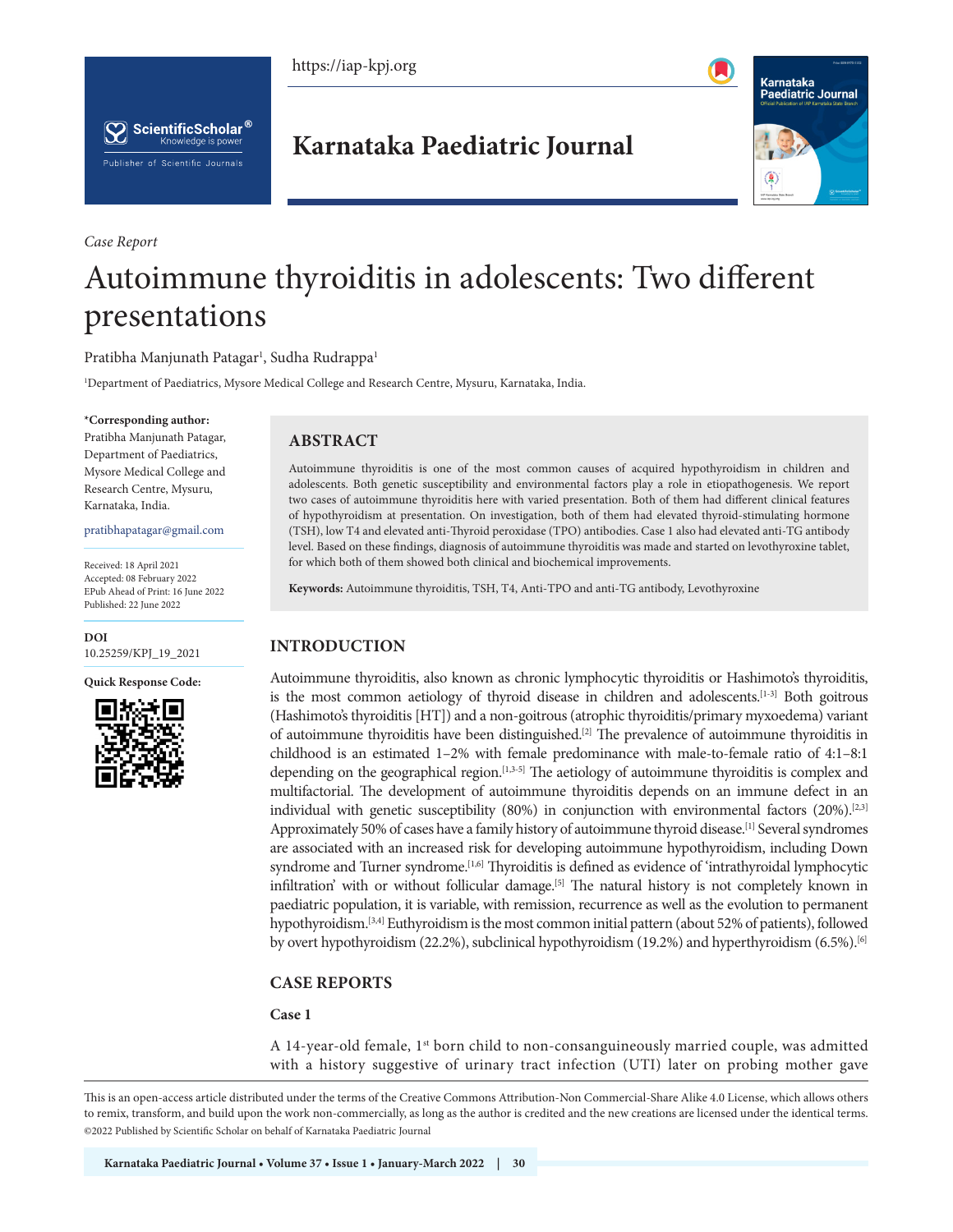history of recent gain of weight since the past 6 months associated with poor scholastic performance and not interested in other household works. There was a history of not attaining menarche. However, she did not have a family history of delayed puberty or thyroid disorders. She had uneventful antenatal, birth history and normal psychomotor development. She was going to 9<sup>th</sup> standard with average scholastic performance previously. Now, her IQ is 78. They were taking iodised salt and there was no excessive use of cabbage or cauliflower at home. Provisional diagnosis of acquired hypothyroidism with superadded UTI was made.

On examination, her HR – 64/min, BP – 112/70 mmHg and other vitals were within normal limits.

Her weight was  $42 \text{ kg}$  (25<sup>th</sup>-50<sup>th</sup> percentile) height was 141.5 cm ( $3<sup>rd</sup>-10<sup>th</sup>$  centile) with BMI of 21.13 (between  $50<sup>th</sup>$  and overweight) which accounts to CA=WA>HA [Table 1].

On physical examination, she had pallor, dull looking face and dry skin. Sensory motor rythm (SMR) stage was 2 which implies delayed puberty. Systemic examination was normal. There was no enlargement of the thyroid gland.

Investigation was done accordingly which showed T4-0.64 and TSH-160 suggestive hypothyroidism [Table 2]. There was deranged lipid profile, her blood sugar and BP were within normal limits [Table 3]. Ultrasonography (USG) neck was normal. Because of late age of onset, autoimmune thyroiditis was suspected and workup done which showed elevated both anti-TPO  $(>1000$  IU/ml) and TG antibodies  $(>500$  IU/ml) [Table 4]. Radionuclide thyroid scan and uptake study were normal. USG pelvis showed a normal size uterus ( $6 \times 1.5 \times$ 2.6 cm) and ovary. Diagnosis of autoimmune thyroiditis was made. The child was started on levothyroxine 2 mcg/kg/day. Urine culture showed growth of *Escherichia coli* accordingly treated with IV antibiotics. Lifestyle modifications, exercise

| <b>Table 1:</b> Anthropometric parameters of Case 1. |                             |                                                                                  |
|------------------------------------------------------|-----------------------------|----------------------------------------------------------------------------------|
| <b>Parameters</b>                                    | <b>Observed</b>             | <b>Inference</b>                                                                 |
| Weight<br>Height                                     | $42 \text{ kg}$<br>141.5 cm | 25 <sup>th</sup> -50 <sup>th</sup> percentile<br>3rd-10 <sup>th</sup> percentile |
| <b>BMI</b>                                           | 21.13                       | Between 50 <sup>th</sup> and<br>overweight                                       |
| Waist circumference                                  | 72 cm                       | Between 50 <sup>th</sup> and<br>$75th$ percentile                                |
| Equation                                             | $CA=WA>HA$                  | Endocrine cause                                                                  |

| Table 2: Thyroid function test result of Cases 1 and 2. |        |        |                       |
|---------------------------------------------------------|--------|--------|-----------------------|
| <b>TFT</b>                                              | Case 1 | Case 2 | Ref. range            |
| T <sub>3</sub>                                          | 4.8    | 11.6   | $81 - 178$ ng/dl      |
| T4                                                      | 0.64   | 1.93   | 4.5-12.5 mcg/dl       |
| <b>TSH</b>                                              | 160.0  | 100.0  | $0.4-4.2$ micro IU/mL |

and diet advice were given. The child showed improvement. Now, she is doing well and on follow-up.

# **Case 2**

A 10-year, 2-month-old male, 3rd born child to nonconsanguineous married couple, admitted with the complaints of not gaining height as compared to his siblings and peer group noted for 2 years. Since the past 3 months, the child was lethargic with decreased activity, had lost interest in reading and writing associated with loss of appetite but he was gaining weight. There was also a history of generalised swelling of body, constipation and cold intolerance since the past 2 months. He did not have a family history of similar complaints. The child had normal psychomotor development before this, was going to the 5<sup>th</sup> standard with average scholastic performance. Now, his IQ is 75. They were taking iodised salt and there was no excessive use of cabbage or cauliflower at home. Based on the above history, provisional diagnosis of pathological short stature secondary to hypothyroidism was made.

On examination, HR – 70/min, BP – 104/68 mmHg and other vitals were within normal limits. His weight was  $30 \text{ kg}$  ( $25^{\text{th}}$ - $50<sup>th</sup>$  percentile) and height was 120cm (<3<sup>rd</sup> percentile) with body mass index (BMI) of 20.83 (obese) which accounts to CA>WA>HA. Child had Midparental Height (MPH) OF 157.75+8 cm, projected height of 153 cm and Waist to hip ratio of 0.97 (obese). Waist-to-hip ratio was 0.97 (obese) [Table 5].

He had pallor, coarse face with depressed nasal bridge, dry and cold skin and non-pitting oedema (myxoedema). SMR stage was 2 which was appropriate for age. Systemic examination was normal. There was no enlargement of the gland.

Investigation was done accordingly which showed T4-1.93 and TSH-100 suggestive hypothyroidism [Table 2]. There was

**Table 3:** Lipid profile, haemoglobin and blood sugar levels of Cases 1 and 2.

| Lipid profile     | Case 1           | Case 2             | Ref. range    |
|-------------------|------------------|--------------------|---------------|
| Total cholesterol | 319.5            | 300                | $<$ 200 mg/dl |
| Triglyceride      | 397.9            | 346                | $<$ 150 mg/dl |
| HDL               | 16.9             | 15.8               | $>60$ mg/dl   |
| VLDL              | 79.5             | 95.9               | $<$ 30 mg/dl  |
| LDL               | 223.02           | 218.5              | $<$ 130 mg/dl |
| Haemoglobin       | $9.9 g \% (>12)$ | $10 g \% (>11.5)$  |               |
| Fasting blood     | $86$ mg/dl       | $98 \text{ mg/dl}$ |               |
| glucose           |                  |                    |               |

| Table 4: Thyroid autoantibody levels of Cases 1 and 2. |                               |        |                                                    |
|--------------------------------------------------------|-------------------------------|--------|----------------------------------------------------|
| Antibody level                                         | Case 1                        | Case 2 | Ref. range                                         |
| Anti-TPO antibody<br>Anti-TG antibody                  | $>1000$ IU/ml<br>$>500$ IU/ml |        | 500 IU/ml <50.00 IU/ml<br>$100$ IU/ml <60.00 IU/ml |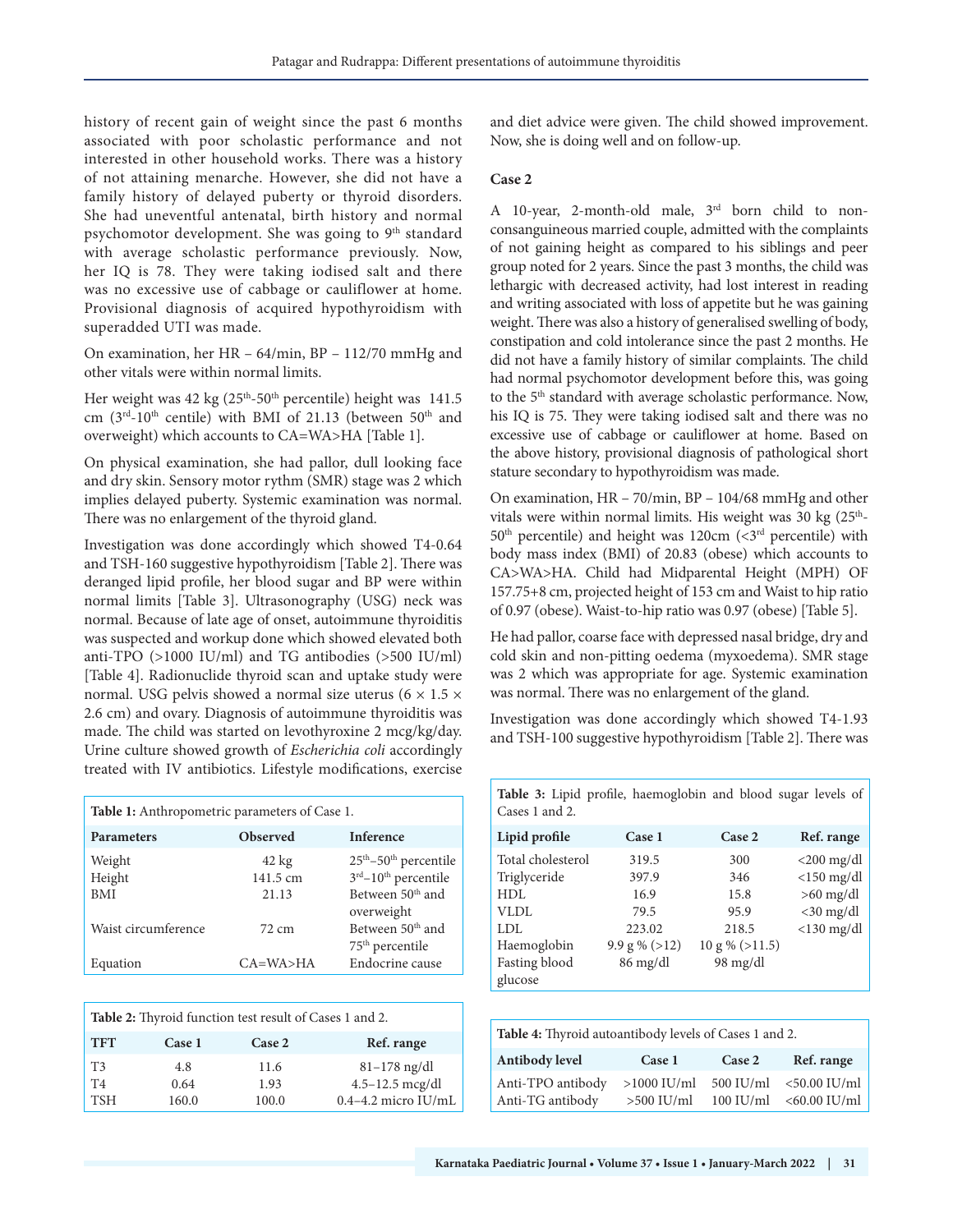| Table 5: Anthropometric parameters of Case 2. |                  |                                      |
|-----------------------------------------------|------------------|--------------------------------------|
|                                               | <b>Observed</b>  | <b>Inference</b>                     |
| Weight                                        | $30 \text{ kg}$  | $25th - 50th$ percentile             |
| Height                                        | $120 \text{ cm}$ | Less than 3 <sup>rd</sup> percentile |
| <b>BMI</b>                                    | 20.83            | Obese                                |
| Equation                                      | CA > WA > HA     | Endocrine cause                      |
| Waist circumference                           | $62 \text{ cm}$  | $50th - 75th$ percentile             |
| Waist-to-hip ratio                            | 0.97             | Obese                                |

deranged lipid profile, his blood sugar and BP were within normal limits [Table 3]. USG neck was normal. Because of late age of onset, autoimmune thyroiditis was suspected and workup done which showed elevated anti-TPO (>500 IU/ml), however, anti-TG antibodies were within normal limits [Table 4]. Diagnosis of autoimmune thyroiditis was made. The child was started on levothyroxine 2 mcg/kg/day. Lifestyle modifications, exercise and diet advice were given. The child showed improvement. Now, he is doing well and on follow-up.

# **DISCUSSION**

Autoimmune thyroid diseases constitute both HT and Graves' disease. Both are characterised by infiltration of the thyroid by T and B lymphocytes that react against thyroid antigens and thereby producing thyroid autoantibodies. The autoantibodies are directed against thyroid peroxidase (anti-TPO), thyroglobulin (anti-TG) and thyroid-stimulating hormone receptors (TRABs).<sup>[4]</sup> Two types of autoimmune thyroiditis are causes of persistent hypothyroidism: Hashimoto's disease (goitrous form) and atrophic thyroiditis (non-goitrous form).[5]

Several studies have shown that autoimmune thyroid disease has definite genetic propensity for thyroid autoimmunity and they run in families.[7] Direct cytotoxicity by CD8 T cells is believed to be the main mechanism of hypothyroidism *in vivo*. [5] The autoimmune injury of the gland is responsible for clinical and biochemical alterations. The natural history of the disease is as follows: (1) Toxic, transient and self-limited thyroiditis; (2) euthyroid goitre and (3) hypothyroidism with/ without goitre.<sup>[4]</sup> There is no fixed duration for each stage. Conversion of Hashimoto's thyroiditis into Grave's disease has been observed in at least 3-4% of children and adolescents.<sup>[8,9]</sup>

The high incidence of autoimmune thyroid diseases in females suggests the participation of X chromosome genes or even an influence by the absence of chromosome  $Y$ . [3,4,10] There is also increased risk for other autoimmune diseases, most commonly diabetes, alopecia, vitiligo and celiac disease.[11-13] In the present case, one was female and the other one was male, the patient did not meet criteria for other associated autoimmune comorbidities.

The most common symptoms of hypothyroidism include easy fatiguability, constipation, cold intolerance and menstrual irregularities. Oligomenorrhoea and/or menometrorrhagia are frequent, due to a poor conversion of oestrogen precursors.[7,14] Children may present with pubertal delay or precocious puberty.[7,13] Other features include dry, cold, yellow and thickened skin, secondary to the accumulation of hydrophilic mucoproteins in the dermis (such as hyaluronic acid) as well as the atrophy of the sweat glands. There will also be a history of obesity and short stature.[5,15,16] The most common physical examination finding is a goitre. Other findings include bradycardia, delayed reflexes and oedema of the face and extremities (myxoedema). Hypothyroidism causes poor linear growth and/or growth failure and, if undiagnosed, may compromise adult height.[3,5] In the present case, it was observed that the clinical manifestations presented by the patient correspond to the most frequently reported in the literature.

The diagnosis of autoimmune thyroiditis is established by clinical characteristics, elevated TSH, detection of serum antibodies against thyroid antigens (mainly thyroid peroxidase and thyroglobulin) as well as the presence of goitre. The serum TSH concentration is elevated in primary hypothyroidism and its determination is an appropriate screening test for thyroid dysfunction.<sup>[5]</sup> The presence of goitre on examination or elevated TSH levels should prompt the measurement of anti-TPO antibodies. Antithyroperoxidase (anti-TPO) antibodies are the most sensitive and best screening test in the diagnosis of autoimmune thyroiditis.[2,5] They are found in approximately 90% of the patients.[5] Antithyroid peroxidase antibody titres correlate well with the number of autoreactive lymphocytes that infiltrate the thyroid.[8] Antibodies to thyroglobulin (anti-TG), the most abundant protein in the thyroid gland, are less sensitive (positive in only 60–80% of patients) and less specific (positive in a greater proportion of healthy controls) than antithyroid peroxidase antibodies.<sup>[17]</sup> The typical patient with hypothyroidism secondary to autoimmune thyroiditis will have an elevated TSH (>10IU/mL), a low FT4 and positive anti-TPO antibodies.[5]

In the present case, both the cases had elevated TSH, low T4 and elevated anti-TPO antibodies, however, only Case 1 had elevated anti-TG antibodies while the Case 2 had normal anti-TG antibodies.

Thyroid ultrasound is an important laboratory test for the diagnosis and follow-up of cases of autoimmune thyroiditis. An irregular texture in the parenchyma in the scan is suggestive of thyroiditis. The presence of nodules or cysts requires special attention to rule out the possibility of carcinoma.[4] In adults, USG thyroid has been shown to have definite value in the diagnosis of autoimmune thyroiditis. However, the role of USG in the evaluation of autoimmune thyroiditis in paediatric population is not yet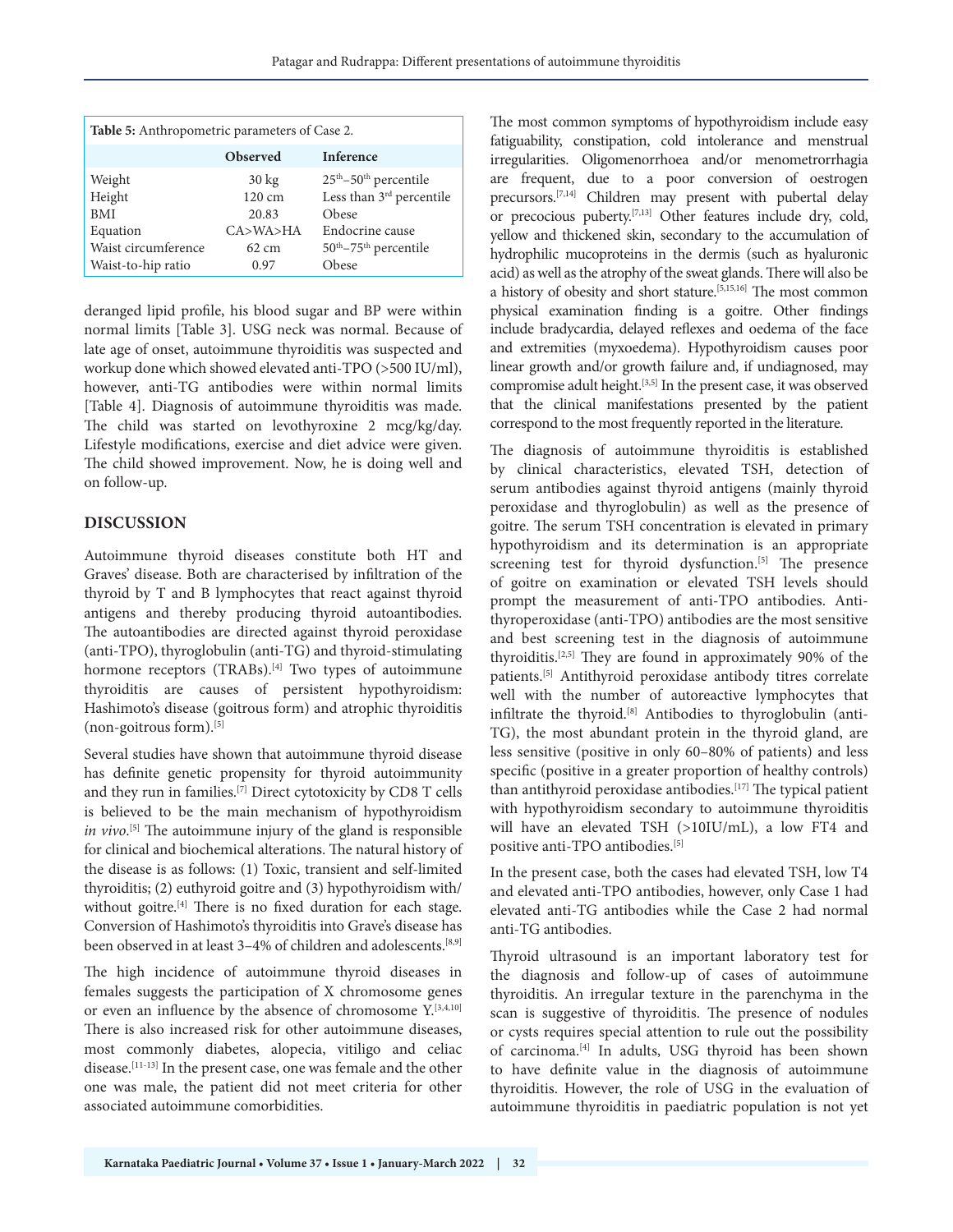| <b>Table 6:</b> Levothyroxine dosing according to age. |                                 |
|--------------------------------------------------------|---------------------------------|
| Age in years                                           | Levothyroxine dose (mcg/kg/day) |
| $1 - 3$                                                | $4 - 6$                         |
| $3 - 10$                                               | $3 - 5$                         |
| $10 - 16$                                              | $2 - 4$                         |
| 17 and above                                           | 1.6                             |

defined.<sup>[18]</sup> Imaging studies (thyroid ultrasonography and/ or thyroid uptake and scan) may be performed if thyroid Ab tests are negative or if a nodule is palpable, but are rarely necessary.<sup>[19]</sup> Improvements in the measurement of circulating autoantibodies and ultrasonography have obviated the need for biopsy or FNAC in the diagnosis of autoimmune thyroiditis. Both of our cases had normal ultrasound neck findings.

The treatment of acquired hypothyroidism is similar to that of congenital hypothyroidism. Levothyroxine tablets are the treatment of choice administered once daily, 15–30 min before food consumption, avoiding coadministration with calcium, iron, soy products, sucralfate, potassium-binding resins, antacids containing aluminium and bile acids binding resins.[5] Levothyroxine dosing is based on body surface area (100  $\mu$ g/m<sup>2</sup>/d) or on age and weight following the general pattern, as shown in [Table 6].<sup>[4,20]</sup>

TSH normalisation is the goal of replacement. In our practice, we aim to reach values in the lower part of the normal range (0.5–2 micro IU/mL), FT4 in the upper half of the normal range.<sup>[5]</sup> Thyroid function tests should be obtained about 6–8 weeks after the initiation or every 6–8 weeks following a change in levothyroxine dose. Once biochemical euthyroidism has been achieved, TSH can be monitored every 4–6 months, up to the attainment of final height.<sup>[5]</sup> The goals of treatment are to achieve clinical and biochemical euthyroidism and to attain normal linear growth and development throughout childhood and adolescence.<sup>[2]</sup>

Accordingly, both the cases have been started with levothyroxine tablets 2 mcg/kg/day. Thyroid function tests done after 6 weeks showed improvement.

# **CONCLUSION**

The patient showed improvement in clinical symptoms after the replacement of levothyroxine, along with significant decrease in serum levels of TSH. As thyroid ultrasound was normal showing no calcification or increased vascularity or any nodule, there was no need for biopsy or fine needle aspiration cytology (FNAC) in this case, but follow-up should be continued to carry out further evaluations. These two case scenarios help us to know the clinical presentation of autoimmune thyroiditis in the paediatric population and hence being the most common thyroid disease in this age group.

### **Acknowledgements**

To each of our paediatric patients and their parents who permit us to perform diagnostic and therapeutic work.

# **Declaration of patient consent**

The authors certify that they have obtained all appropriate patient consent.

### **Financial support and sponsorship**

Nil.

#### **Conflicts of interest**

There are no conflicts of interest.

# **REFERENCES**

- 1. Patrick H, Katherine L, Andrew JB. Thyroid disorders in children and adolescents a review. JAMA Pediatr 2016;170:1008-19.
- 2. Brown RS. Autoimmune thyroiditis in childhood. J Clin Res Pediatr Endocrinol 2013;5 Suppl 1:45-9.
- 3. Ivonne GR, Irma JE, Lorena HD, Pedro GC, Adriana CL. Hashimoto's thyroiditis in a female adolescent-case report. Arch Clin Med Case Rep 2019;3:222-7.
- 4. Setian N. Hypothyroidism in children: Diagnosis and treatment. J Pediatr (Rio J) 2007;83 Suppl 5:S209-16.
- 5. Marco C, Carla B, Francesca C. Autoimmune thyroid diseases in children. J Thyroid Res 2010;2011:675703.
- 6. Gibson PA, Newton RW, Selby K, Price DA, Leyland K, Addison GM. Longitudinal study of thyroid function in Down's syndrome in the first two decades. Arch Dis Child 2005;90:574-8.
- 7. Pearce EN, Farwell AP, Braverman LE. Thyroiditis. N Engl J Med 2003;348:2646-55.
- 8. Larizza D, Calcaterra V, Martinetti M. Autoimmune stigmata in Turner syndrome: When lacks an X chromosome. J Autoimmun 2009;33:25-30.
- 9. Casto C, Pepe G, Li Pomi A, Corica D, Aversa T, Wasniewska M. Hashimoto's thyroiditis and Graves' disease in genetic syndromes in pediatric age. Genes (Basel) 2021;12:222.
- 10. Ruggeri RM, Trimarchi F, Giuffrida G, Certo R, Cama E, Campennì A, *et al*. Autoimmune comorbidities in Hashimoto's thyroiditis: Different patterns of association in adulthood and childhood/adolescence. Eur J Endocrinol 2017;176:133-41.
- 11. Sattar N, Lazare F, Kacer M, Aguayo-Figueroa L, Desikan V, Garcia M, *et al*. Celiac disease in children, adolescents, and young adults with autoimmune thyroid disease. J Pediatr 2011;158:272-5.e1.
- 12. Uncu S, Yaylı S, Bahadır S, Okten A, Alpay K. Relevance of autoimmune thyroiditis in children and adolescents with vitiligo. Int J Dermatol 2011;50:175-9.
- 13. Baranowski E, Högler W. An unusual presentation of acquired hypothyroidism: The van Wyk-Grumbach syndrome. Eur J Endocrinol 2012;166:537-42.